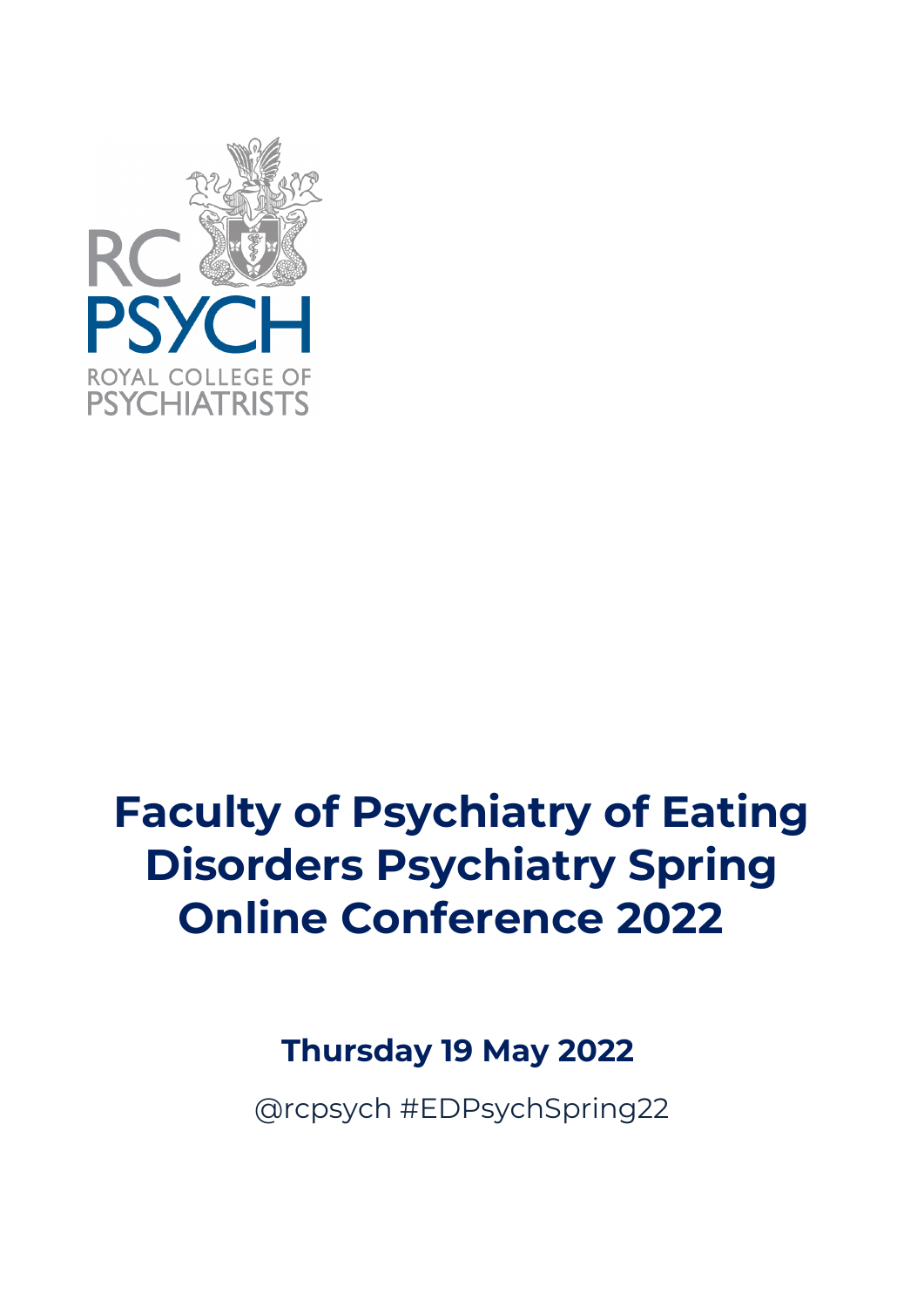# **Useful Information**

# **Registration**

Please join at 8:55am ready for a prompt start at 9:00am

# **Conference materials**

View the [online resources](https://www.rcpsych.ac.uk/%7E/events/conferences/Intellectual-Disability-Spring-Conference-2022---online-resources) for this conference on the RCPsych website View the [online poster gallery](https://www.rcpsych.ac.uk/events/conferences/2022/poster-viewing-faculty-of-eating-disorders-spring-online-conference-2022) for this conference on the RCPsych website.

# **Twitter**

If you wish to tweet about the conference use #RCPsychED22 and mention [@rcpsych](https://twitter.com/rcpsych)

# **Accreditation**

This conference is eligible for one CPD point per hour, subject to peer group approval.

# **Certificates of attendance**

Certificates of attendance will be emailed to delegates w/c 23 May 2022.  

### **Speaker presentations**

Presentations will be available online within one week of the conference, for up to two months. All delegates will be sent details of this after the conference. Please be aware that these presentations are kindly provided by the speakers but on some occasions, it is not possible to make these publicly available.  

#### **Watch on Demand**

Recordings and conference materials for this conference will be made available to all delegates for 2 months after the conference. Recordings will be sent w/c 23 May 2022.

#### **Feedback**

We would appreciate your **feedback**. All comments received remain confidential and are viewed in an effort to improve future meetings.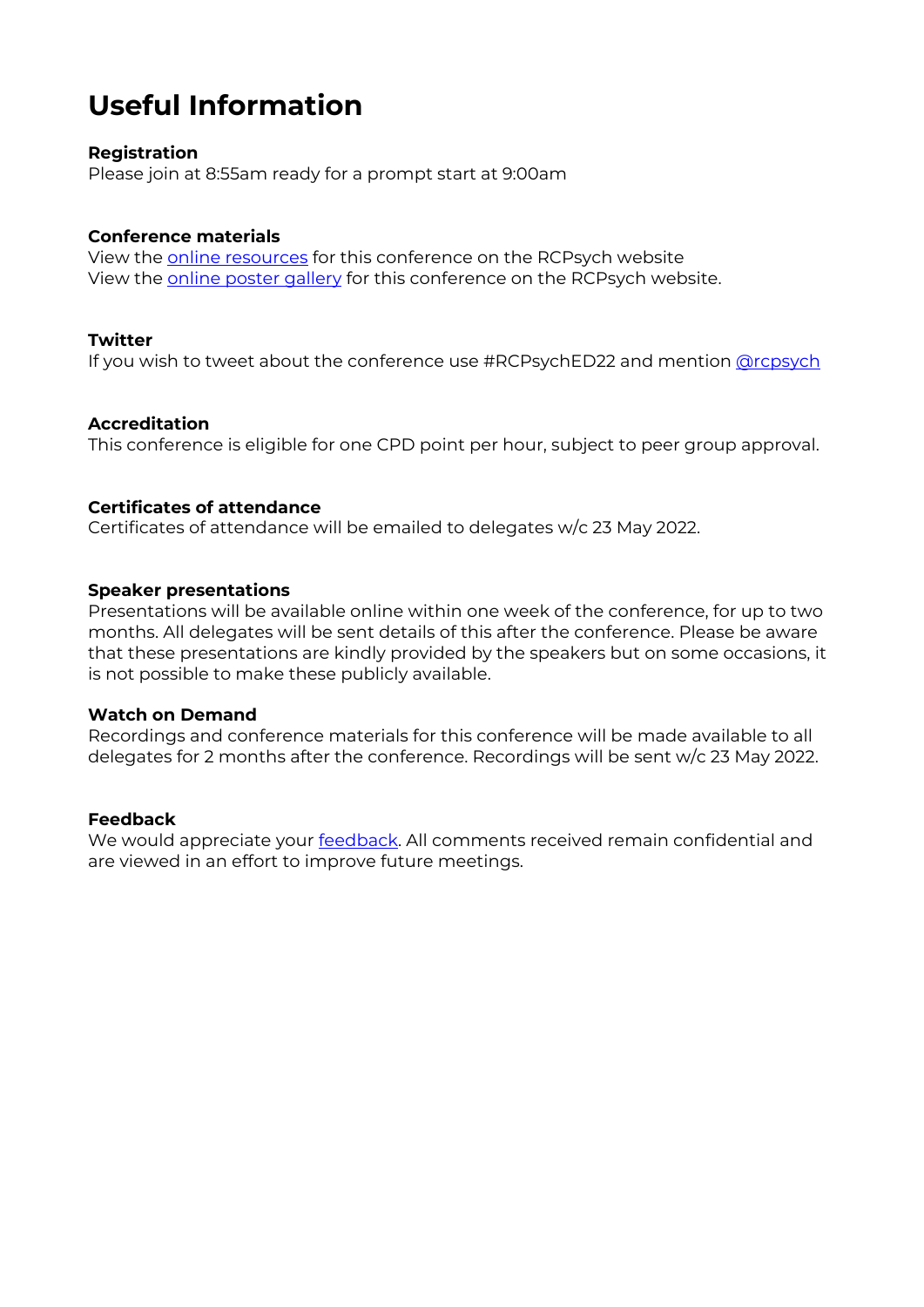# **Conference Programme**

| 08.55                 | <b>Event opens online</b>                                                                                                                                                                                                                                                                    |
|-----------------------|----------------------------------------------------------------------------------------------------------------------------------------------------------------------------------------------------------------------------------------------------------------------------------------------|
| $9.10am -$<br>11.00am | <b>SESSION ONE</b><br>Chair: Dr Agnes Ayton                                                                                                                                                                                                                                                  |
| 9.00am                | <b>Welcome and introduction</b><br>Dr Agnes Ayton                                                                                                                                                                                                                                            |
| <b>9.10am</b>         | <b>Medical Emergencies in Eating Disorders (MEED): How the</b><br>guidance has developed over time<br>Professor Paul Robinson, Nutrition Science Group, Division of<br>Medicine, University College London.                                                                                  |
| 9.30am                | <b>President's welcome</b><br>Dr Adrian James, President of the Royal College of Psychiatrists                                                                                                                                                                                               |
| 09.50am               | Development of the MEED guidelines: the methodology and<br>highlights<br>Dr Dasha Nicholls, Clinical Reader in Child and Adolescent<br>Psychiatry, Imperial College London.<br>James Downs, Lived Experience Advisor and Patient Representative<br>from RCPsych Faculty of Eating Disorders. |
| 10.25am               | <b>Questions for the panellists</b>                                                                                                                                                                                                                                                          |
| 10.40am               | <b>Break and Virtual Poster Viewing</b>                                                                                                                                                                                                                                                      |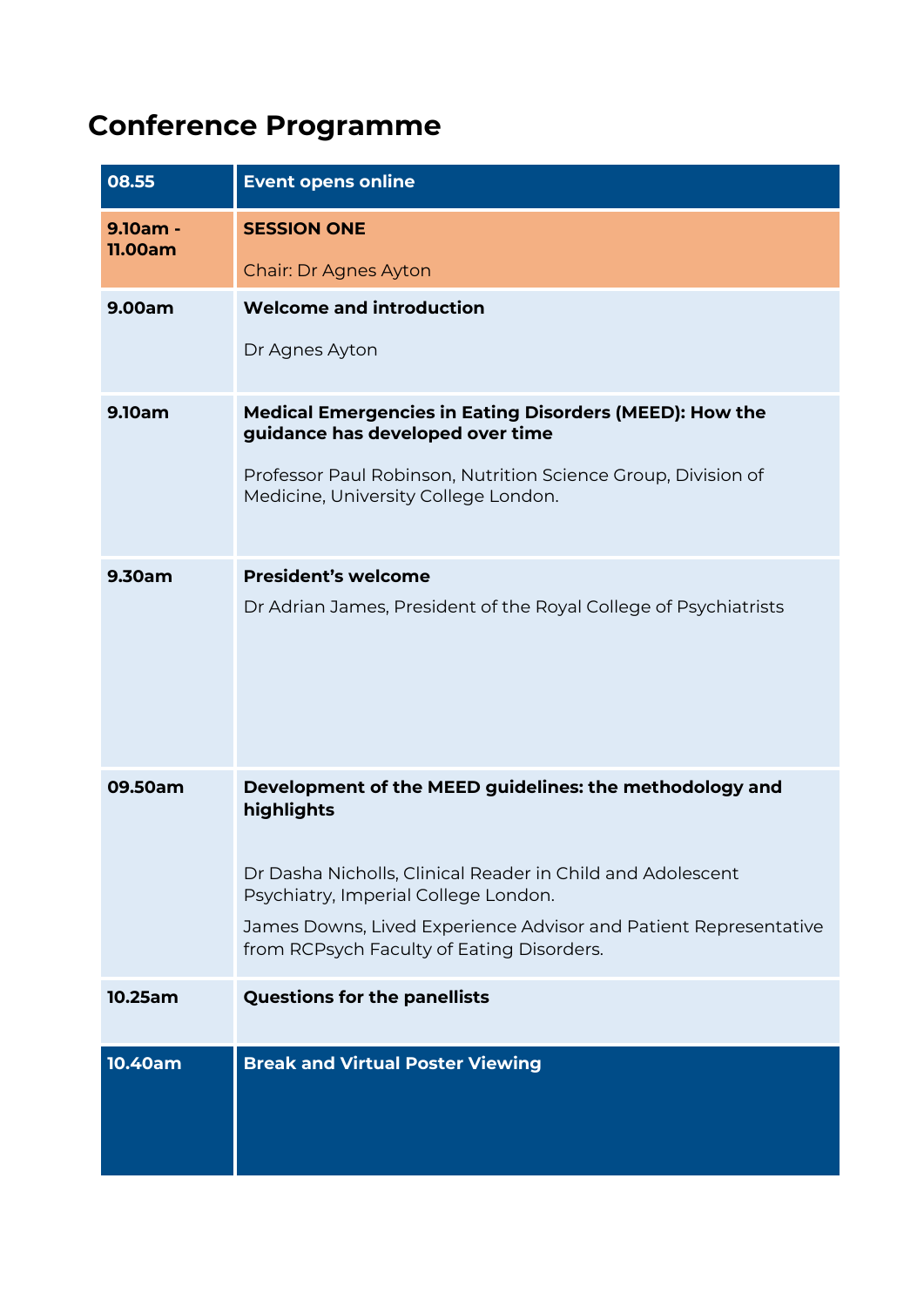| $11.10am -$<br>1.25 <sub>pm</sub> | <b>SESSION TWO</b><br><b>Chair: Dr Ruth Marshall</b>                                                                                                                                                                                                                     |
|-----------------------------------|--------------------------------------------------------------------------------------------------------------------------------------------------------------------------------------------------------------------------------------------------------------------------|
| <b>11.10am</b>                    | <b>Type 1 Diabetes and Eating Disorders</b><br>Dr Carla Figueiredo<br>Dr Marietta Stadler                                                                                                                                                                                |
| 11.30am                           | Questions                                                                                                                                                                                                                                                                |
| 11.45am                           | The Importance of MEED in the Emergency Department for both<br><b>Patient and Carer</b><br>Dr Vicky Vella, Retired Associate Specialist in Emergency Medicine at<br>Worcestershire Royal Hospital and Lived Experience as a Carer.                                       |
| 12.05pm                           | Medical Emergencies in Eating Disorders: When do you need a<br><b>Physician?</b><br>Dr Alastair McKinlay, Consultant Gastroenterologist with an interest<br>in nutrition at the Aberdeen Royal Infirmary and President of the<br><b>British Gastroenterology Society</b> |
| 12.35pm                           | GP perspective on the new MEED guidelines<br>Dr Ceri Laird, GP working with Hertfordshire CEDS, BEAT and with<br>Lived Experience as a Carer for a child with an eating disorder                                                                                         |
| 1.05pm                            | <b>Questions for the panellists</b>                                                                                                                                                                                                                                      |
| 1.25 <sub>pm</sub>                | <b>Lunch and Virtual Poster Viewing</b>                                                                                                                                                                                                                                  |
| $2.00pm -$<br>3.30pm              | <b>SESSION 3</b><br><b>Chair: Dr Matthew Cahill</b>                                                                                                                                                                                                                      |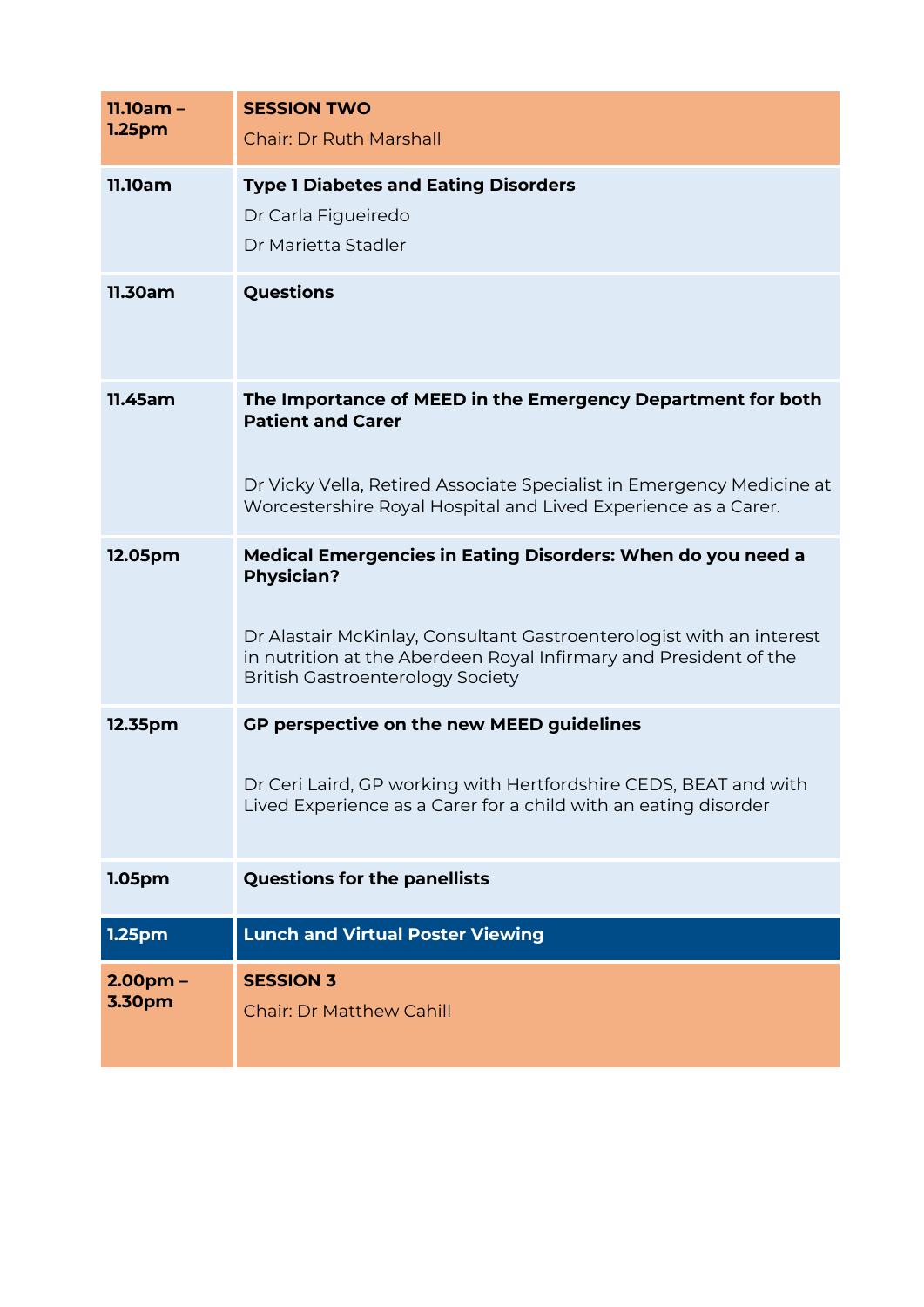| 2.00pm               | Nasogastric feeding under restraint: Update on national research                                                                                                                                                                                                                    |
|----------------------|-------------------------------------------------------------------------------------------------------------------------------------------------------------------------------------------------------------------------------------------------------------------------------------|
|                      | Dr Jacinta Tan, Consultant Child and Adolescent Psychiatrist, Oxford<br>Health NHS Foundation Trust; Senior Clinical Research Fellow, NIHR<br>Oxford Health Biomedical Research Centre; Honorary Senior Clinical<br>Research Fellow, Department of Psychiatry, University of Oxford |
|                      | Sarah Fuller Operational Lead - CAMHS Community Eating<br>Disorders Service (CEDS) Advanced Specialist Eating Disorders and<br>Research Dietitian                                                                                                                                   |
| 2.35 <sub>pm</sub>   | <b>Questions for the panellists</b>                                                                                                                                                                                                                                                 |
| 2.45pm               | Setting up a MEED service: Experiences from Northern Ireland                                                                                                                                                                                                                        |
|                      | Dr David Coyle, Consultant Psychiatrist, Regional Clinical Lead for<br>Eating Disorders, Northern Ireland                                                                                                                                                                           |
|                      |                                                                                                                                                                                                                                                                                     |
| 3.20pm               | <b>Questions for the panellists</b>                                                                                                                                                                                                                                                 |
|                      | <b>Break and Virtual Poster Viewing</b>                                                                                                                                                                                                                                             |
| $4.00pm -$<br>5.00pm | <b>SESSION 4</b>                                                                                                                                                                                                                                                                    |
| 4.00pm               | <b>Panel discussion</b>                                                                                                                                                                                                                                                             |
| 4.50pm               | <b>Closing comments</b>                                                                                                                                                                                                                                                             |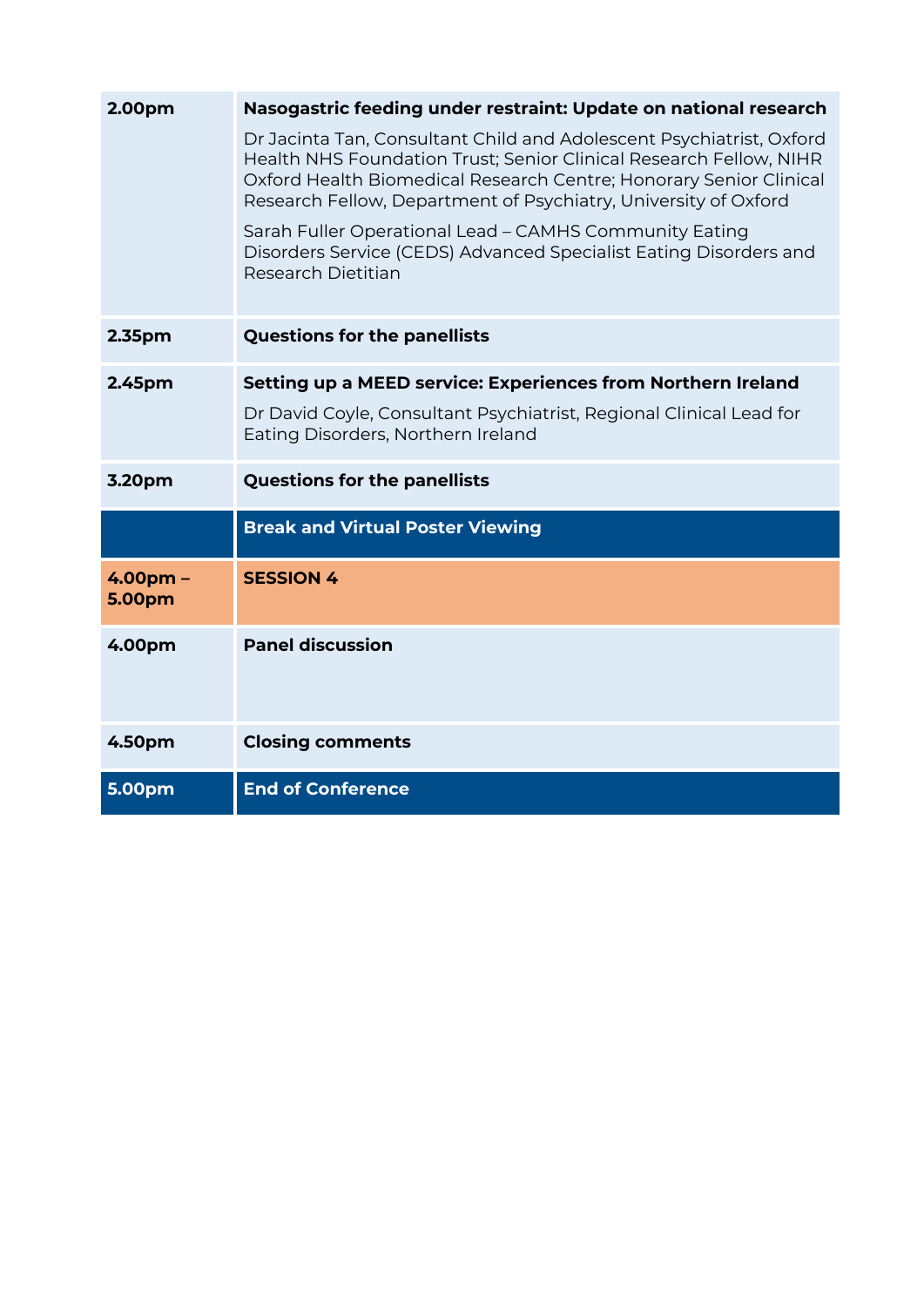Please note additional speaker abstracts and biographies will be uploaded here in due course

# **Speaker biographies and abstracts**

**SESSION ONE – 8.55am – 11.00am**

**CHAIR –** Dr Agnes Ayton

**9.10am**

**Medical Emergencies in Eating Disorders (MEED): How the guidance has developed over time**

**Speaker:** Professor Paul Robinson

**Abstract:** 

**Biography:**

**9.30am**

**President's welcome** 

**Speaker:** Dr Adrian James, FRCPsych, President of the Royal College of Psychiatrists

**Biography:** Adrian was elected President in 2020. He holds this role until 2023 and leads the RCPsych on behalf of its members and associates.

Adrian is Consultant Forensic Psychiatrist at Langdon Hospital in Dawlish, Devon. He is a former Medical Director of Devon Partnership NHS Trust and Founding Chair of the School of Psychiatry at the Peninsular Deanery (2006-2008).

He was the elected Chair of the South-West Division of the Royal College of Psychiatrists (2007-2011) and sat on the College Council in this capacity. In 2010 he was appointed Chair of the Westminster Parliamentary Liaison Committee of the Royal College of Psychiatrists (attending the three main Party Conferences 2011-14 in this capacity).

He was Clinical Director for Mental Health, Dementia and Neurology, working for NHS England South-West (2013-2015, interim from 2012-13). He has also acted as a Reviewer and Clinical Expert for the Healthcare Commission and its successor organisation the Care Quality Commission (CQC).

He has chaired expert review groups on Integrated Care Systems, Cannabis, Prevent and Learning from Deaths. In addition, he set up the Quality Improvement (QI) Committee and Workforce Wellbeing Committee at the College.

His priorities as President are:

• Establishing a pathway to parity for mental health services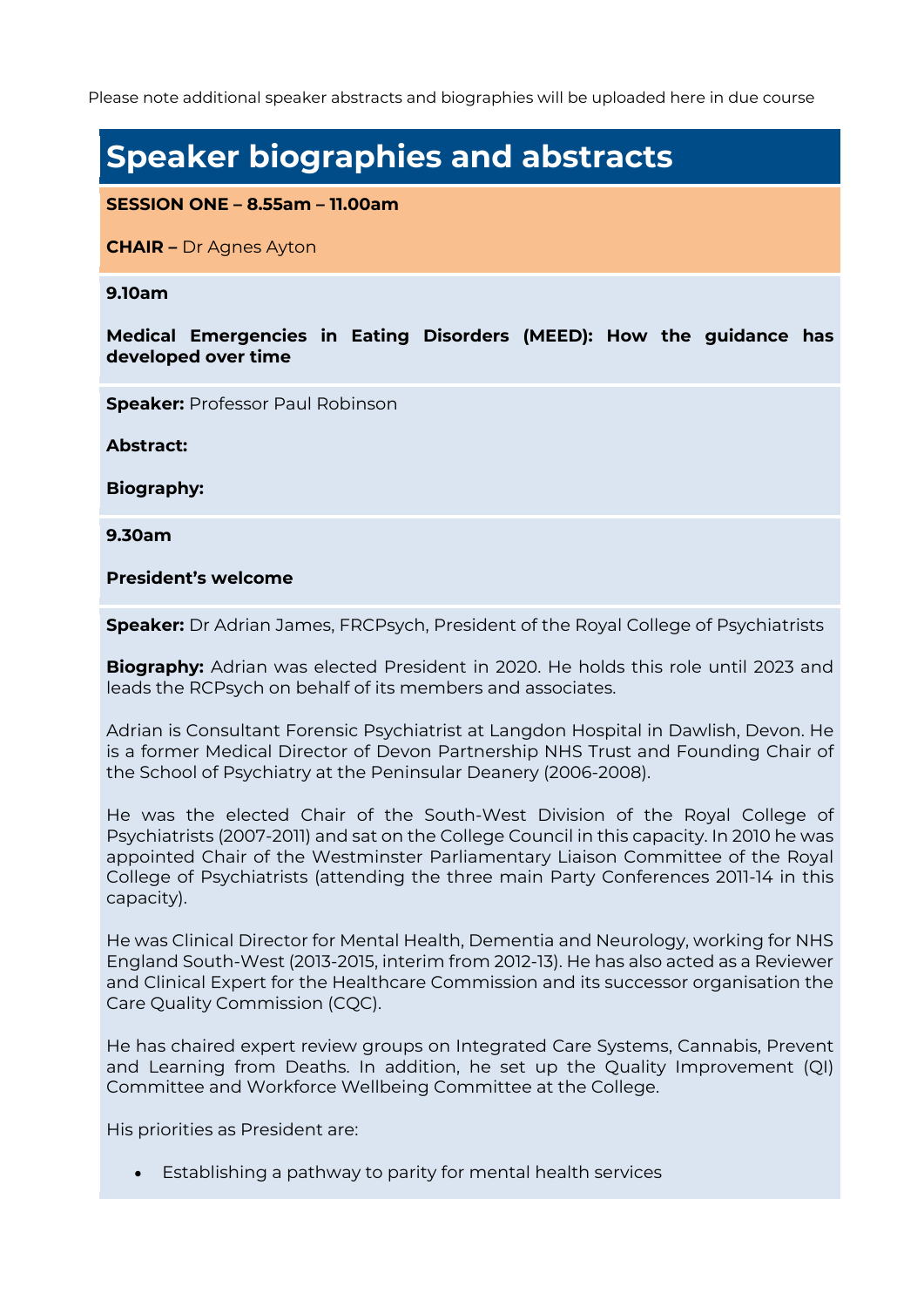- Equality and diversity
- Sustainability
- Workforce Wellbeing

Adrian is a keen cyclist.

**9.50am Development of the MEED guidelines: the methodology and highlights**

**Speaker:** Dr Dasha Nicholls

**Abstract:** 

**Biography:**

**Speaker:** James Downs

### **Abstract:**

**Biography:** James is a mental health campaigner, peer researcher and expert by experience in eating disorders. He holds various roles at the Royal College of Psychiatrists, NHS England, and a number of universities and charities, all of which focus on developing collaboration across a range of professional and personal perspectives. James is also an Associate Lecturer with the Open University, a Trainee Counselling Psychologist, represents various UK mental health charities, and is a yoga and barre teacher. He has written extensively about his own experiences with the hope that those who read his work find comfort, affirmation, and hope.

#### **SESSION TWO – 11.10am – 1.25pm**

**CHAIR – Dr Ruth Marshall**

**11.10am** 

**Type 1 Diabetes and Eating Disorders**

**Speaker:** Dr Carla Figueiredo

**Abstract:** 

**Biography:**

**Speaker:** Dr Marietta Stadler

**Abstract:**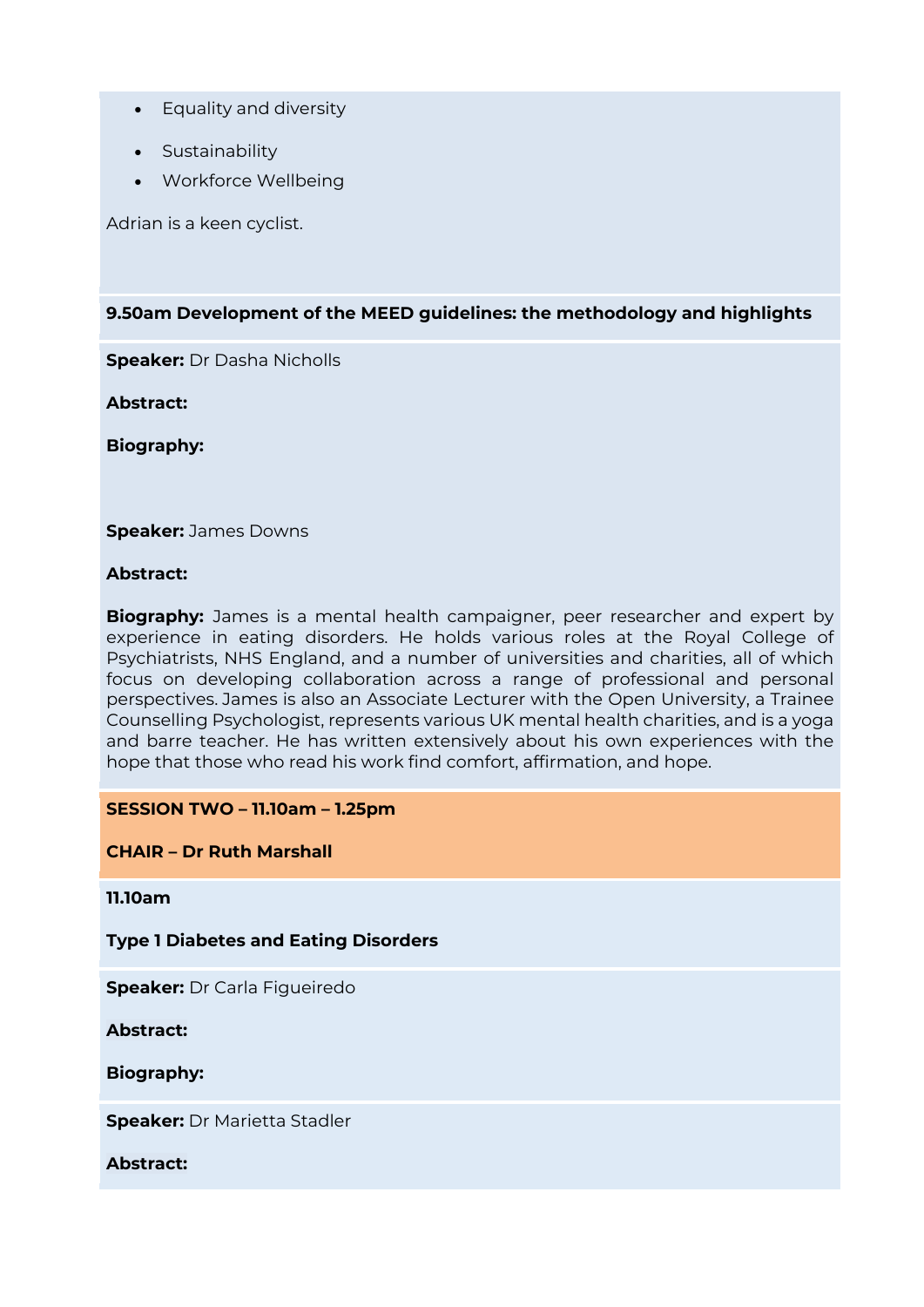**Biography:**

**11.45am Speaker:** Dr Vicky Vella

**Abstract:** 

**Biography:**

**President's welcome**

**12.05pm** 

**Medical Emergencies in Eating Disorders: When do you need a Physician?**

**Speaker:** Dr Alastair McKinlay BSc (Hons), MB ChB, FRCP (Ed), FRCP (Glas), FRCP (Lon)

**Biography:** Dr McKinlay is President of the BSG. He was appointed President-Elect in 2018 and became President in June 2020 and will serve for 2 years until June 2022. As President, he chairs the Board of Trustees, the Executive and Council. He is a member of the Council of the Royal College of Physicians, London. Dr McKinlay is a Consultant Gastroenterologist with an interest in nutrition at Aberdeen Royal Infirmary. He is also physician to the Eden Unit at Royal Cornhill Hospital Aberdeen, the specialist inpatient eating disorders unit for North of Scotland Managed Clinical Network for Eating Disorders. His interests include complex enteral tube feeding, intestinal failure, the medical management of eating disorders and functional GI disease. He was the 2019 Pennington Lecturer at BAPEN's annual conference and is an Honorary Associate of the British Dietetic Association.

#### **12.40pm**

**GP perspective on the new MEED guidelines**

**Speaker:** Dr Ceri Laird

**Biography:** Dr Ceri Laird is a GP with a special interest in eating disorders. She works with her local CEDS in Hertfordshire and has been working with BEAT to develop HEE commissioned training for GPs in eating disorders. She has lived experience of caring for a child with an eating disorder and is a BEAT echo peer coach.

#### **SESSION THREE – 2.00pm – 3.00pm**

**CHAIR – Dr Matthew Cahill**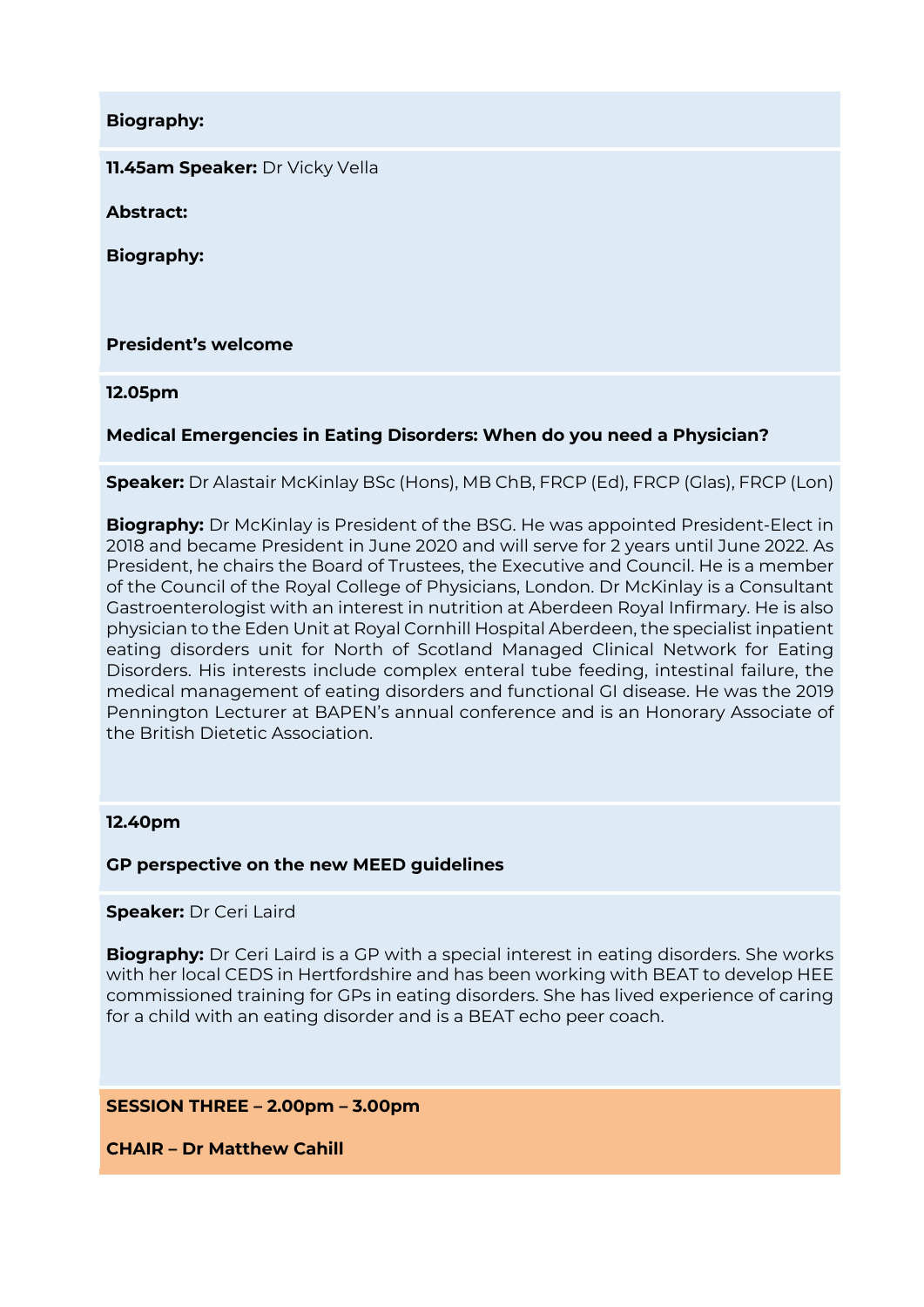#### **Biography:** Dr Matthew Cahill

I am a Consultant Psychiatrist and have worked in psychiatry for 19 years and full time as a specialist in eating disorders for Cheshire and Wirral Partnership NHS Foundation Trust for over ten years. I am the Clinical Director for the Cheshire and Wirral Eating Disorder Service which incorporates six community clinics and a regional specialist inpatient unit. I work over both inpatient and community settings. I am a member of the Northwest MARSIPAN Group. I am an elected member of the Royal College of Psychiatrists Faculty of Eating Disorders Executive Board, where I have previously acted as Academic Secretary. I am the Clinical Lead of EmpowerED, the Northwest Adult Eating Disorder Provider Collaborative. I am an Honorary Lecturer at Liverpool University. I also work in the medicolegal setting and have been invited to act as an expert in several Court of Protection cases involving people with eating disorders.

#### **2.00pm**

#### **Nasogastric feeding under restraint: Update on national research**

#### **Speaker:** Dr Jacinta Tan and Sarah Fuller

**Abstract:** Nasogastric tube feeding under restraint represents the extreme end of a spectrum of how patients with eating disorders, or other disorders, can receive their nutritional needs. It involves the use of compulsory treatment, coercive measures, and invasive intervention, so it is controversial, emotive and can be traumatising for all concerned, whether patients, families or clinicians, and raises many ethical issues.

There is surprisingly little research or literature the underpin this practice, which can be lifesaving, but currently takes place with few national or best practice guidance. Sarah Fuller has been instrumental in development of the ground-breaking British Dietetic Association guidance for safe and ethical practice in the use of nasogastric tube feeding under restraint.

In this talk, we will briefly describe preliminary findings of a the first ever research survey of nasogastric tube feeding under restraint. This is a mixed methods NHSEfunded national research project on the extent and nature of nasogastric tube feeding under restraint in England, with the views of patients, parents and clinicians about this practice and its impact. We will then speak briefly about a case series we have conducted which gives some additional insights to some potential factors which can prolong the use of nasogastric tube feeding under restraint. Finally, we will offer some practical thoughts for safe and ethical practice and provide the opportunity for discussion of this complex and difficult issue.

*Please note: We are presenting unpublished data and would like to respectfully*  request that participants do not take screenshots or record any part of our *presentation.*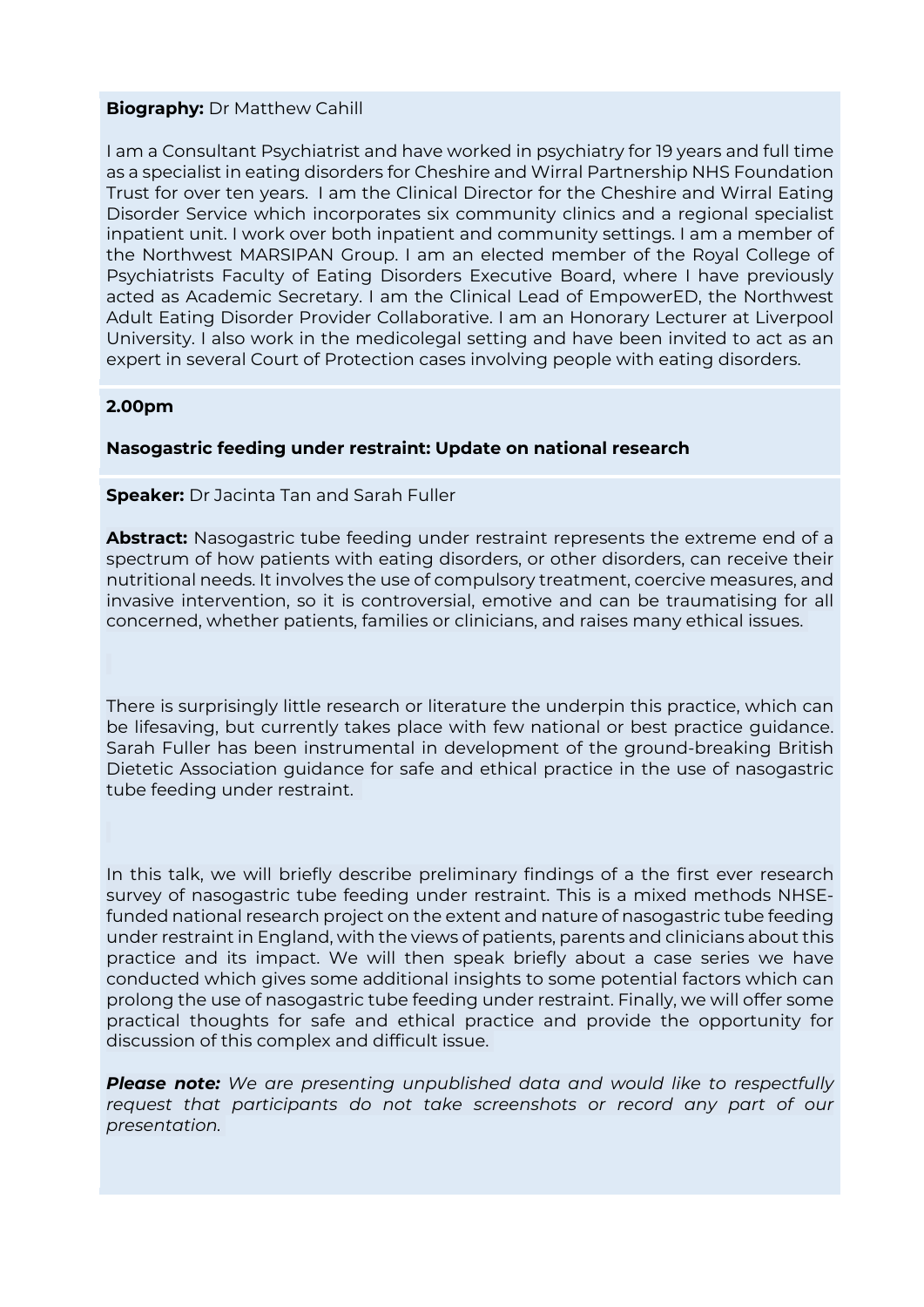### **Biography: Dr Jacinta Tan** MBBS MA MSc DPhil FRCPsych

I am a Consultant Child and Adolescent Eating Disorder Psychiatrist at the Oxford Health NHS Foundation Trust and Senior Clinical Research Fellow at the NIHR Oxford Foundation Biomedical Research Centre as well as Honorary Senior Research Fellow at the University of Oxford. I am a researcher and medical ethicist, a member of the Royal College's Professional Practice and Ethics Committee and until recently the Welsh representative for the Eating Disorders Faculty of the Royal College of Psychiatrists. I conducted the Welsh Government's Eating Disorder Service Review in 2018, and recently co-led the Scottish Government's Eating Disorder Service Review with two Scottish colleagues, which was delivered to the Scottish Government which in March 2021. Change in NHS eating disorder services is beginning in both Wales and Scotland as a result of the service reviews and I am very proud to have been part of that. I have also been profiled as one of the 25 Women in the Royal College of Psychiatrists.

#### **Biography: Sarah Fuller**

Sarah is an eating disorders dietitian who has a special interest in both the management of veganism in anorexia and NGT feeding under physical restraint where she is currently researching at Imperial College London. Sarah has a number of publications to her name in this area and is passionate about delivering best practice and improving patient experience.

#### **2.45pm**

#### **Setting up a MEED service: Experiences from Northern Ireland**

#### **Speaker: Dr David Coyle**

**Abstract:** Between our Regional Network Group, the Regional MEED Group and regular Clinical Network meetings we have quite a cohesive service delivery here in NI. Additionally, there is a drive in NI under the 10 Year Mental Health Strategy for a Regional Mental Health Service, for which the consistency of operational and clinical drive within Eating Disorder Services has been an exemplar. I am speaking today about the challenges, and the examples of good practice, that are perhaps unique to NI regarding both the dissemination and the application of the new MEED guidance.

**Biography:** I am a Consultant Psychiatrist and the clinical lead for eating disorders across four Trusts in Northern Ireland. My primary post is based in Belfast, where our service covers two Trust areas. My other work exists under a historic memorandum of understanding to provide supervision and assessment of complex patients.